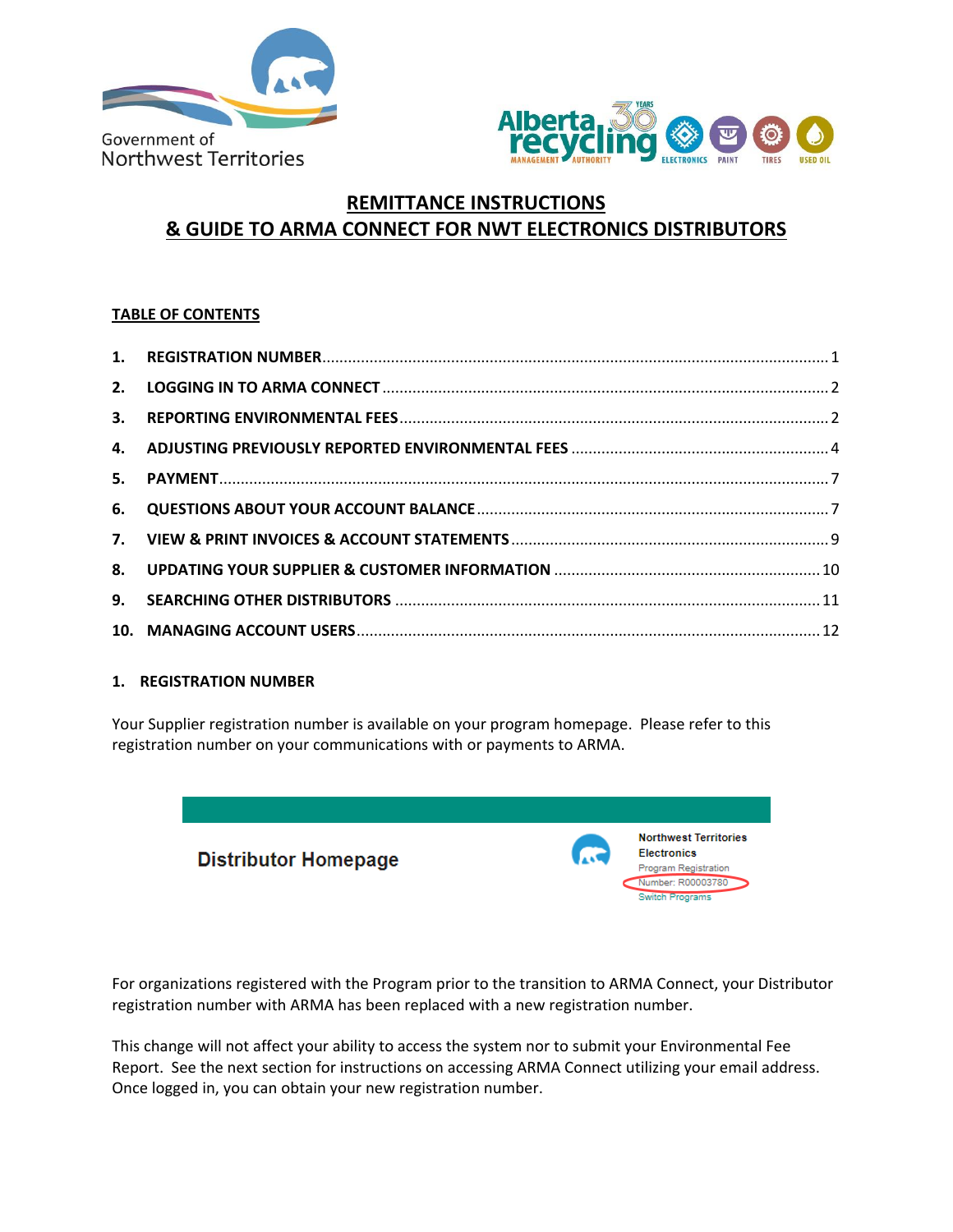



### <span id="page-1-0"></span>**2. LOGGING IN TO ARMA CONNECT**

To complete your report online, please visit our website [www.albertarecycling.ca](http://www.albertarecycling.ca/) and follow the steps as outlined below.

- a) In the top right of Alberta Recycling's homepage, click on the "Login Portal" drop-down menu and select "ARMA Connect".
- b) Enter your email and password and select "Login".

### **Passwords Reset**

- If you have forgotten your password, click "Forgot your password" on the login page.
- Enter your email address.
- You will receive an email with a link to reset your password, click this link and follow the prompts. **NOTE:** this link will expire after 24 hours.

If at anytime you need help logging in, please contac[t nwtelectronics@albertarecycling.ca](mailto:nwtelectronics@albertarecycling.ca)

### <span id="page-1-1"></span>**3. REPORTING ENVIRONMENTAL FEES**

a) Select the Program for which you will be reporting.

|             | <b>Paint Remitter</b><br><b>Programs</b> |  |  |
|-------------|------------------------------------------|--|--|
|             |                                          |  |  |
|             | Programs you are registered in.          |  |  |
|             | Select the program you wish to manage.   |  |  |
| 疳           | Paint                                    |  |  |
|             | NWT Electronics Program                  |  |  |
|             | Programs you are not registered in.      |  |  |
|             | Select one to register.                  |  |  |
| <b>JAKE</b> | <b>Yukon Tires Program</b>               |  |  |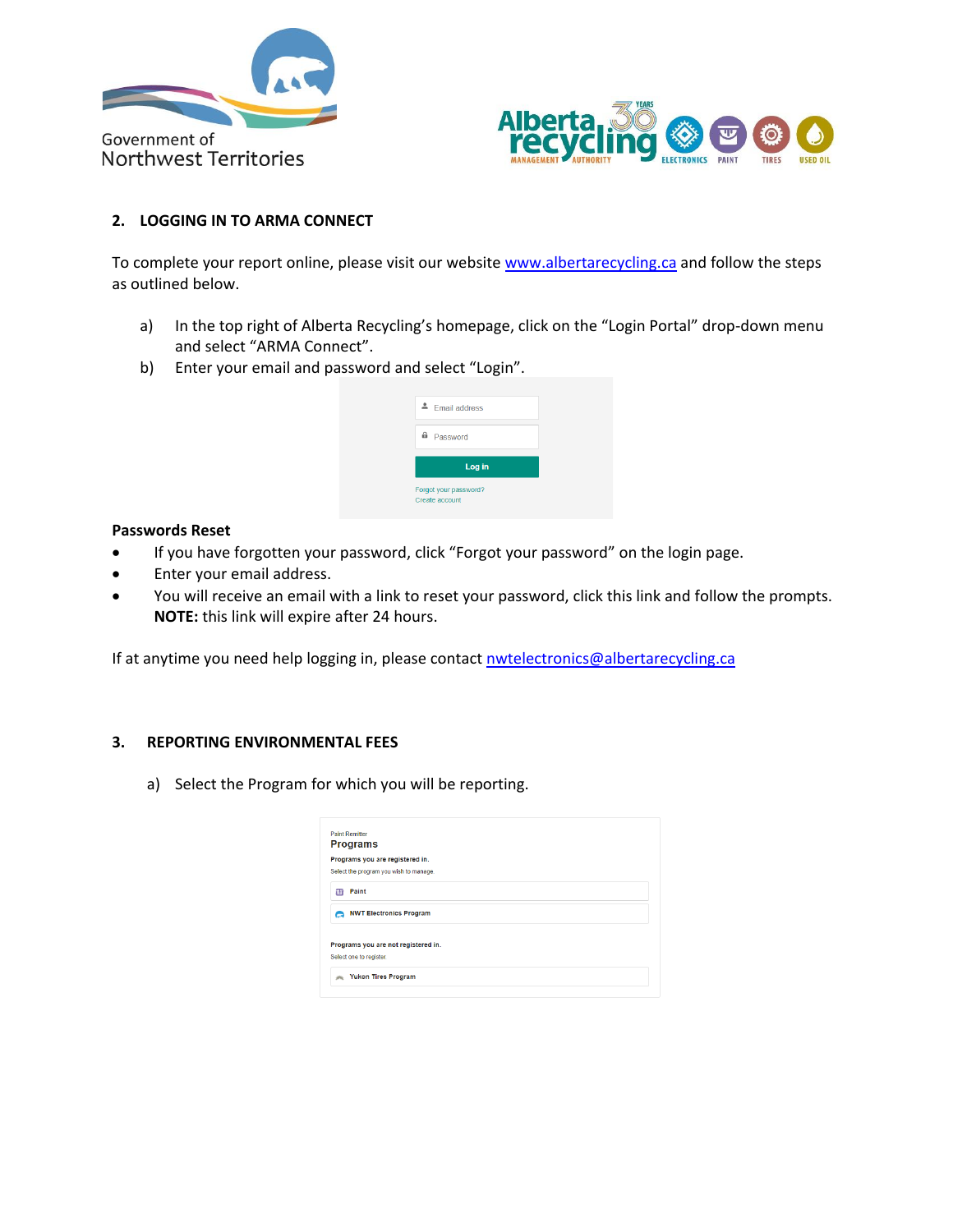



| Remitter  | <b>Distributor Homepage</b>                               |                         |                              | Northwest Territories<br>Flectronics<br>Program Registration<br>Number R00006735<br>Switch Programs                                                                                    |
|-----------|-----------------------------------------------------------|-------------------------|------------------------------|----------------------------------------------------------------------------------------------------------------------------------------------------------------------------------------|
| Reporting | My Suppliers & Customers                                  | My Additional Locations | <b>Historical Statements</b> | Account History                                                                                                                                                                        |
| Δ         | You have 2 outstanding reports                            | $\times$                |                              | <b>Account Balance</b>                                                                                                                                                                 |
|           | Please review due date and submit reports<br>accordingly. |                         |                              | \$671.50                                                                                                                                                                               |
|           |                                                           |                         |                              | include credits, amounts not yet due, adjustments or other<br>charges in progress and payments not yet received or applied.<br>Generate Account Statement<br><b>Request Adjustment</b> |
|           | <b>Environmental Fee Reporting</b>                        |                         |                              | Request Adjustment to Previously Reported Environmental Fees                                                                                                                           |
| Report    | <b>Status</b>                                             | Due Date                | Last Updated By              | Manage                                                                                                                                                                                 |
| July 2021 | Not Started                                               | Aug 30, 2021            |                              | <b>Start</b>                                                                                                                                                                           |
| May 2021  | In Progress                                               | Jun 30, 2021            |                              | Continue                                                                                                                                                                               |
|           |                                                           |                         |                              |                                                                                                                                                                                        |

*A notification in the top left of your homepage will indicate how many reporting periods need completing. They will be listed with the status of "Not Started" or "In Progress".*

**Note:** You can navigate back to the Program selection page by clicking "Switch Programs" in the top right of the homepage.

b) Click "Start" next to the reporting period for which you intend to report.

**Note:** At any point during the reporting process, prior to submitting the report, you can select the "Previous" button to navigate back to the previous page or the "Save Draft" button to save your progress so far and return to complete the report at a later time.

- c) Enter the number of units sold for each category during this reporting period.
	- If there were no sales of a particular category, enter a 0.

| <b>Details</b>                                                                    |      |         | Review     |
|-----------------------------------------------------------------------------------|------|---------|------------|
| <b>Sales in Period</b>                                                            |      |         |            |
| Please indicate how many items were sold within the reporting period: August 2021 |      |         |            |
| Category                                                                          | Sold | Rate    | Total      |
| Visual Disolay & All-In-One Devices >45"                                          | 50   | \$40.00 | \$2,000.00 |
| Visual Display & All-In-One Devices <30 inches                                    | 11   | \$12.25 | \$134.75   |
| Visual Disolay & All-In-One Devices 30"- 45"                                      | 34   | \$24.50 | \$833.00   |
| Laptoos/Tablets/Notebooks (Portable Computers)                                    | ٥    | \$3.00  | \$0.00     |
| Floor Standing - Printer/Copier/Scanner/Fax                                       | ٥    | \$40.00 | \$0.00     |
| Desktop - Printer/Copier/Scanner/Fax                                              | ö    | \$8.00  | \$0.00     |
| Computers & Servers                                                               | ٥    | \$10.50 | \$0.00     |
| Total                                                                             |      |         | \$2,967.75 |

d) If there are **no sales** to be reported for the reporting period, select 'I have no new eligible items that were sold within the reporting period' to submit a NIL report.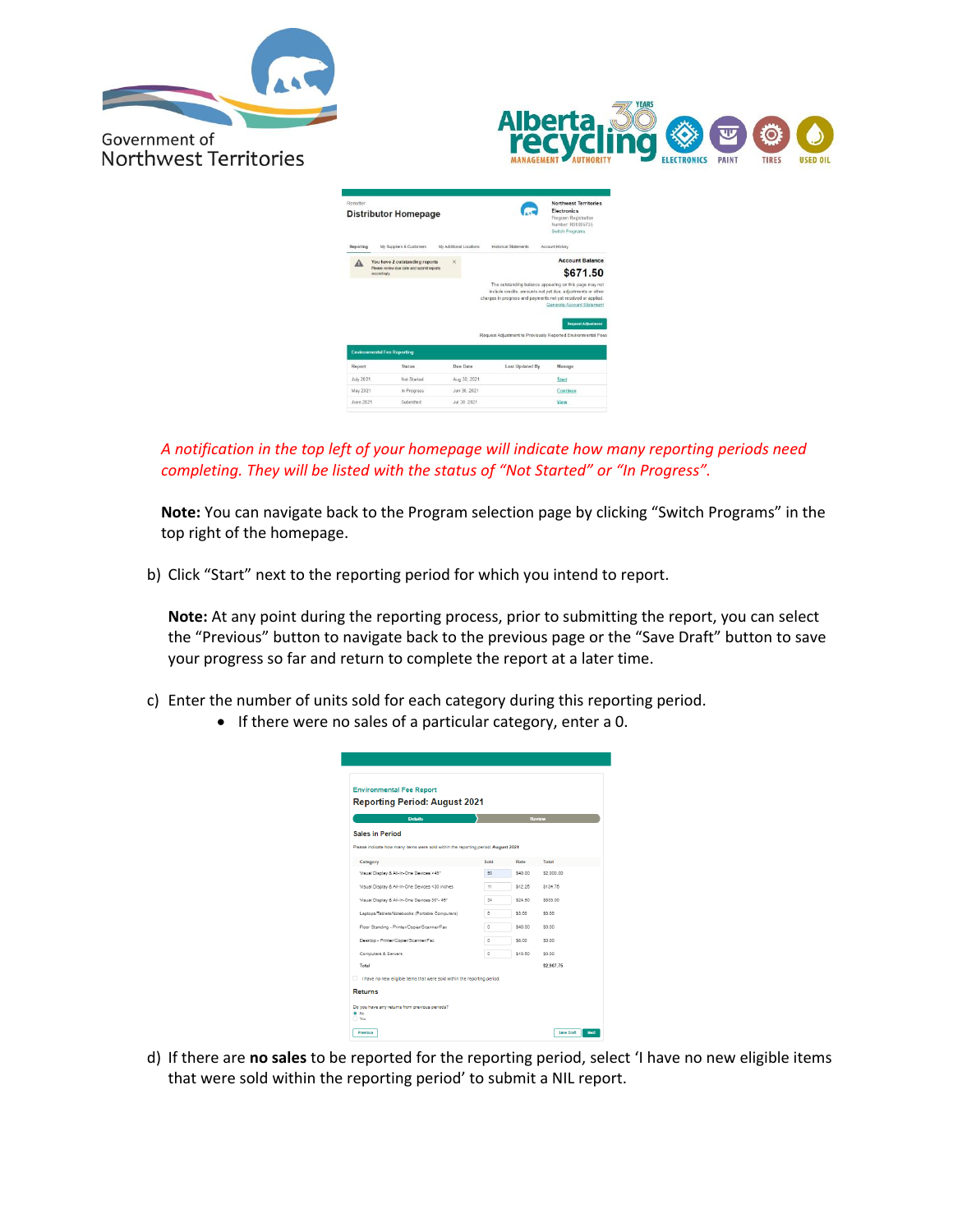



e) If there are **returns** to report, select 'Yes' and enter the number of units returned. (Returns are only to be reported on products that are returned to be re-sold as new).

In the **returns** section, you will be permitted to select a reporting period to associate with the returns. In general, you should associate the reporting period in which the goods were returned. However, you will also be permitted to select a prior reporting period, to reflect the reporting period in which the returned units were originally sold if required. This may be required if the product was originally sold in a period where the environmental fee on the product differed from current rates. For example, if you sold the product in a period where the environmental fee on that product category was \$2.00, and the product is later returned in a period where the environmental fee is \$2.50, you can report the return at the \$2.00 rate by associating the return to the prior reporting period when the product was originally sold.

- f) Once complete, select "Next".
- g) Review your report and check off box to agree you have read, understood, and accept the terms and conditions.

I have read, understand and accept the remittance terms, conditions and certifications.



**Submit Report** 

- h) Select "Submit Report".
- i) Once the report has been submitted you will receive an email confirmation. At this point you can choose to logout, or select "Return to Homepage" button to start a new report or select "View Invoice" to download a copy.

### <span id="page-3-0"></span>**4. ADJUSTING PREVIOUSLY REPORTED ENVIRONMENTAL FEES**

You can request an adjustment to previously reported Environmental Fees through your online account.

a) On your Supplier Homepage click 'Request Adjustment'.

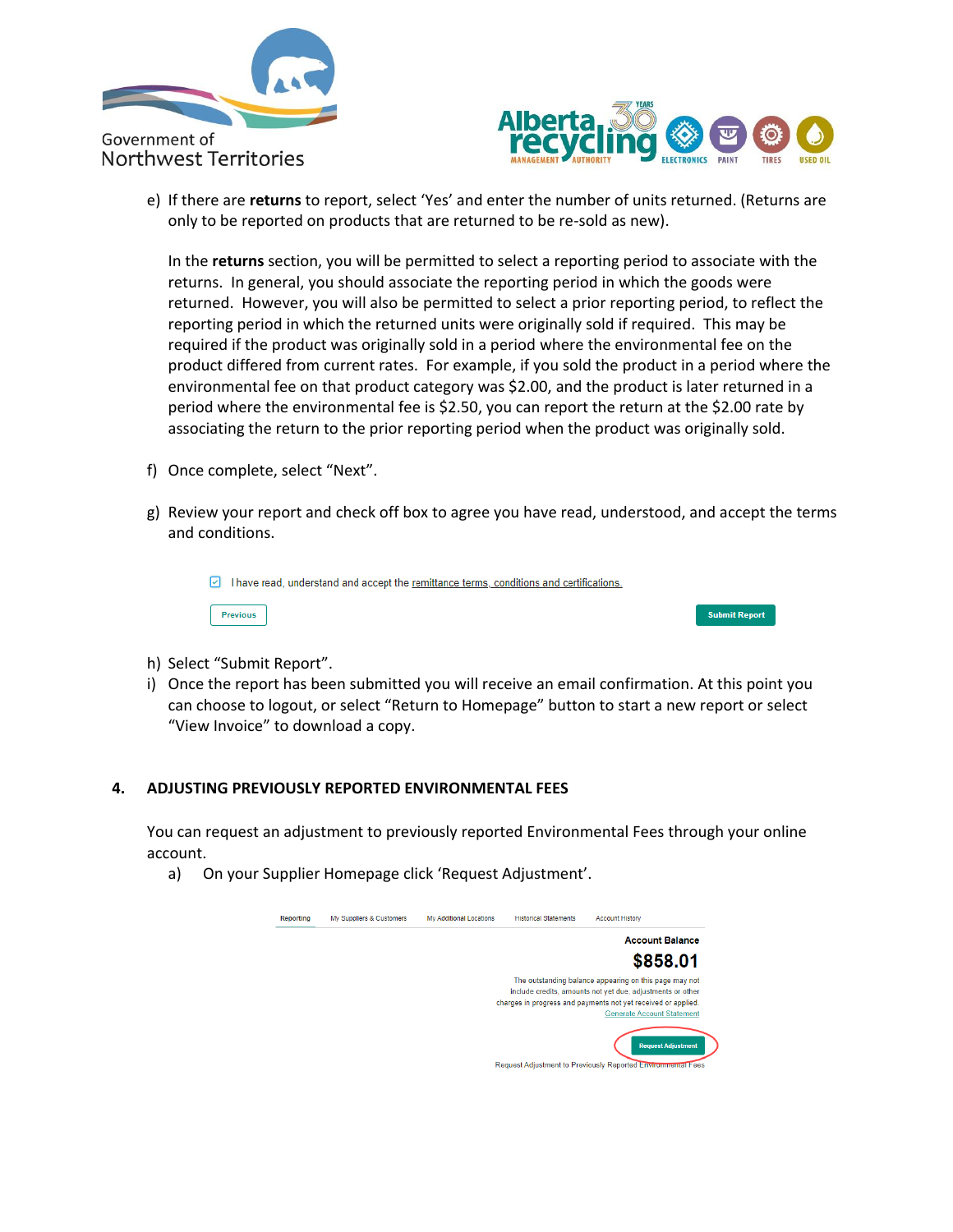



- b) Select the checkbox next to the reporting period(s) that require an adjustment and click 'confirm'.
- c) An adjustment report will have been created under the 'Adjustments to Previously Reported Environmental Fees (corrections, compliance findings, self assessments)' section on your Homepage. To begin completing the report click 'Start'.

| <b>Request Adjustment</b> |  |
|---------------------------|--|

Request Adjustment to Previously Reported Environmental Fees

| <b>Environmental Fee Reporting</b> |               |              |                 |             |
|------------------------------------|---------------|--------------|-----------------|-------------|
| Report                             | <b>Status</b> | Due Date     | Last Updated By | Manage      |
| <b>July 2021</b>                   | Submitted     | Aug 31, 2021 |                 | <b>View</b> |
| June 2021                          | Submitted     | Jul 30, 2021 |                 | <b>View</b> |
| May 2021                           | Submitted     | Jun 30, 2021 |                 | <b>View</b> |
|                                    |               |              |                 |             |
|                                    |               |              |                 |             |

| Adjustments to Previously Reported Environmental Fees (corrections, compliance findings, self assessments) |                    |               |            |                 |              |  |  |  |
|------------------------------------------------------------------------------------------------------------|--------------------|---------------|------------|-----------------|--------------|--|--|--|
| <b>Adjustment</b>                                                                                          | Type               | <b>Status</b> | Due Date J | Last Updated By | Manage       |  |  |  |
| Adjustment Initiated on 6/1/2022                                                                           | Supplier Initiated | Not Started   |            | Name            | <b>Start</b> |  |  |  |

**Note:** At any point during the reporting process - prior to submitting the report - you can select the "Previous" button to navigate back to the previous page or the "Save Draft" button to save your progress and return to complete the report at a later time.

d) Fill in the number of units to be adjusted for each product. A *reduction* in previously reported amounts should be indicated with a "-" within the 'Units' column.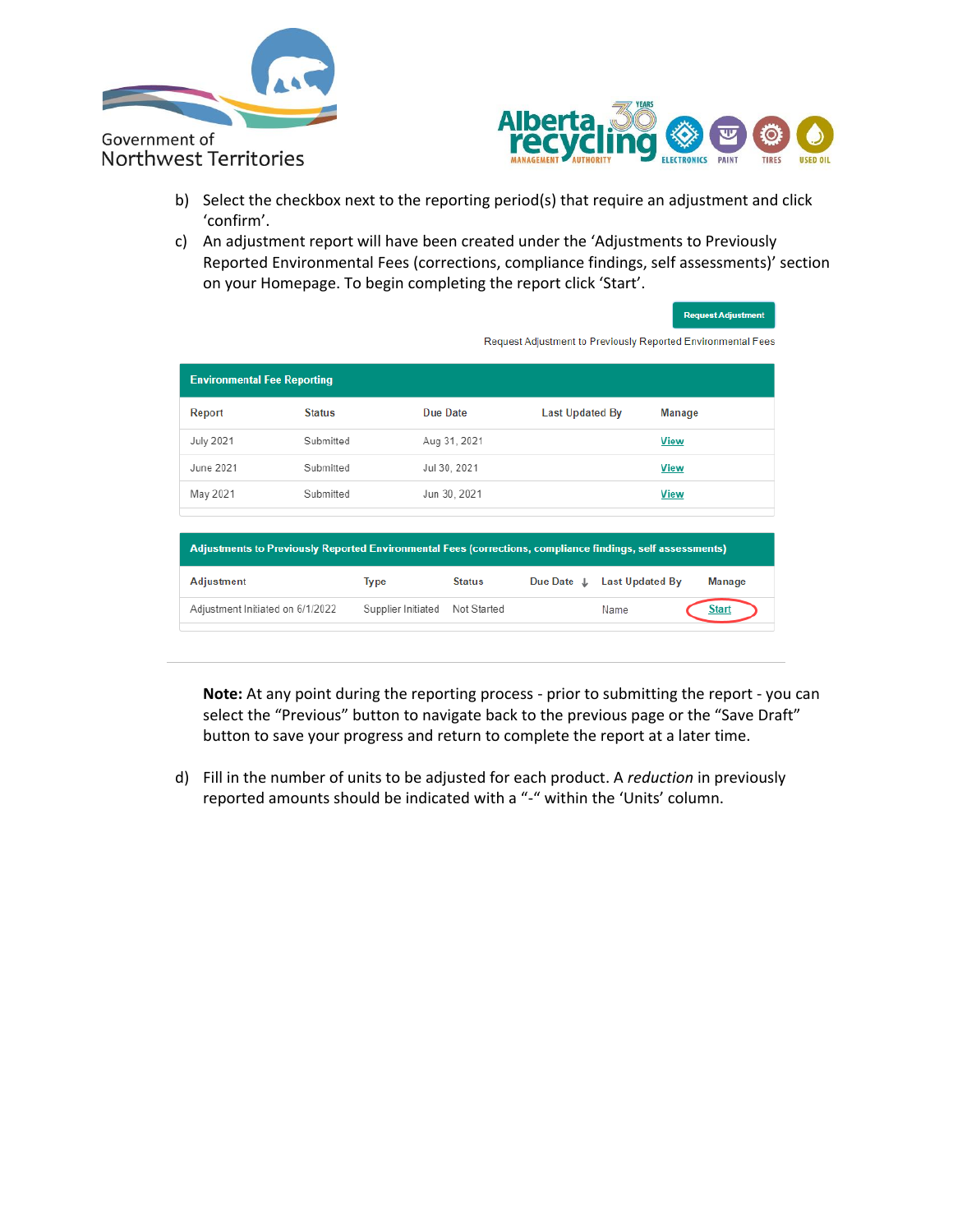



### **Adjustment**

| <b>Sales Adjustments</b> |  |
|--------------------------|--|
|                          |  |

Please indicate the number of units to be adjusted for each product.

A reduction in previously reported amounts should be indicated with a "-" within the "Units" column.

Note: Sub-totals by period and a total for all periods will be calculated and displayed on the Review screen prior to final<br>submission of this adjustment. If needed, after reviewing these totals, you may navigate back to t

#### **June 2021**

|                                                   |         | <b>Previously Reported</b> |          | <b>Adjustment</b>   |           | Final             |             |
|---------------------------------------------------|---------|----------------------------|----------|---------------------|-----------|-------------------|-------------|
| Category                                          | Rate    | <b>Units</b>               | Fees     | <b>Ilnits</b>       | Fees      | <b>Units</b>      | Fees        |
| <b>Computers &amp; Servers</b>                    | \$10.50 | 16                         | \$168.00 | 25                  | \$262.50  | 41                | \$430.50    |
| Laptops/Tablets/Notebooks<br>(Portable Computers) | \$3.00  | 29                         | \$87.00  | $\ddot{\mathbf{0}}$ | \$0.00    | 29                | \$87.00     |
| Desktop -<br>Printer/Copier/Scanner/Fax           | \$8.00  | 0                          | \$0.00   | $\bullet$           | \$0.00    | 0                 | \$0.00      |
| Floor Standing -<br>Printer/Copier/Scanner/Fax    | \$40.00 | 0                          | \$0.00   | $\bullet$           | \$0.00    | 0                 | \$0.00      |
| Visual Display & All-In-One<br>Devices <30 inches | \$12.25 | 34                         | \$416.50 | -5                  | $-561.25$ | 29                | \$355.25    |
| Visual Display & All-In-One<br>Devices 30"-45"    | \$24.50 | 0                          | \$0.00   | $\bullet$           | \$0.00    | 0                 | \$0.00      |
| Visual Display & All-In-One<br>Devices >45"       | \$40.00 | 0                          | \$0.00   | $\bf{0}$            | \$0.00    | 0                 | \$0.00      |
| Previous                                          |         |                            |          |                     |           | <b>Save Draft</b> | <b>Next</b> |

- e) Once you have completed the adjustments to previously reported sales click 'Next'.
- f) At this stage you will be given the option to report adjustments to previously reported returns.
	- I. If you have no adjustments to previously reported returns, select 'No' and click 'Next'.
	- II. If there are adjustments to previously reported returns, select 'Yes' and follow the instructions provided on the reporting screen. An *increase* in previously reported returns should be indicated with a "-" within the 'Units' column. Once you have completed the adjustment to previously reported returns click 'Next'.
- g) Review the summary page. Once you have confirmed that all the adjustment entries are correct, acknowledge that you have read the terms and conditions and click 'Submit Report'.

Requests for adjustment are subject to review and acceptance by ARMA, on behalf of the Government of the Northwest Territories. ARMA will advise if additional information is required to review the adjustment request, and when the review is completed.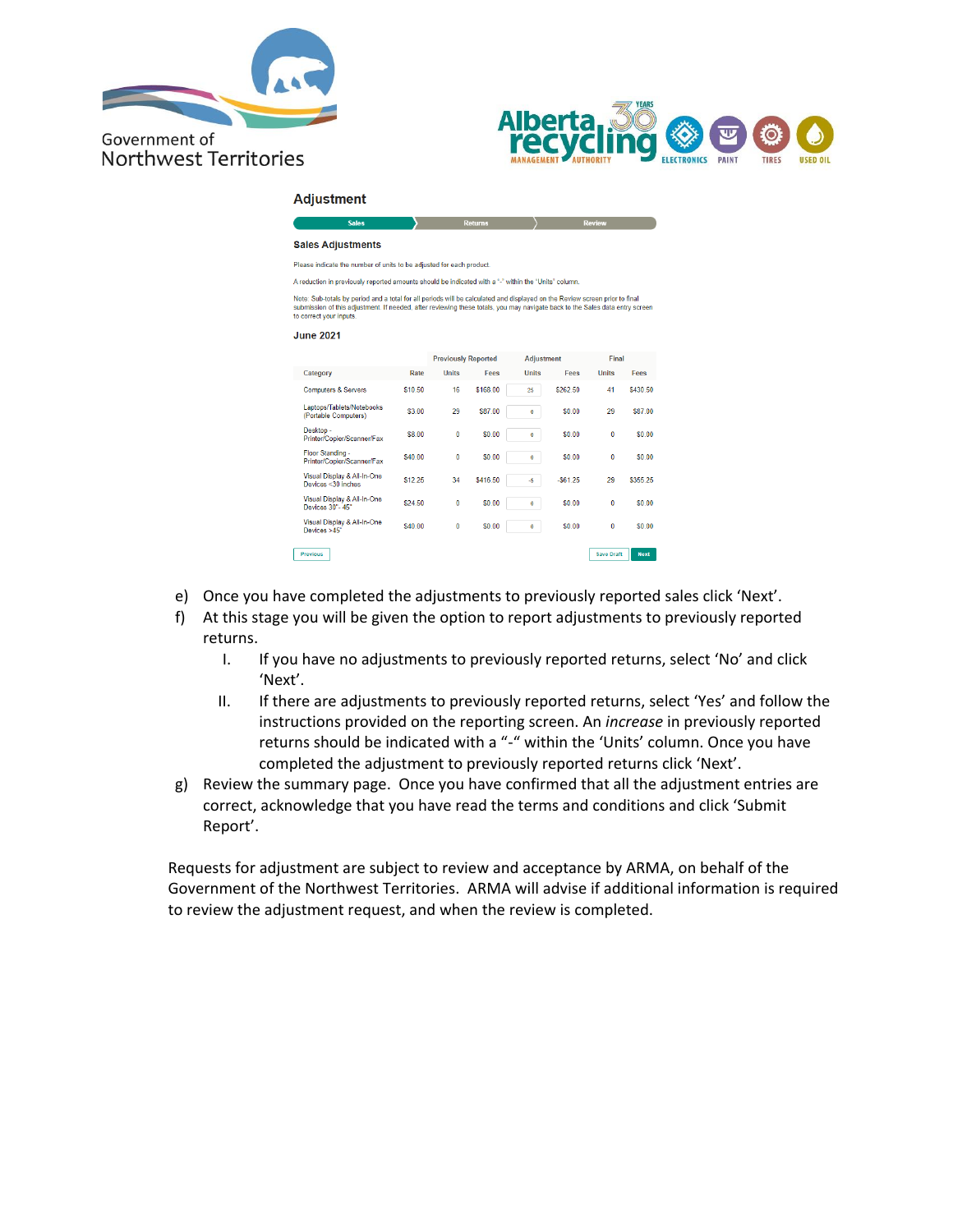



### <span id="page-6-0"></span>**5. PAYMENT**

Please be reminded that regardless of which payment method is utilized, the environmental fee report and payment must be received by the Program within 30 days following the close of the reporting period.

| <b>Electronic Funds Transfer</b><br>(Utilizing your own EFT<br>payment systems) | Through your EFT payment system (for initial set-up, contact us at<br>nwtelectronics@albertarecycling.ca and provide your organization's<br>EFT agreement form)                                                                                                                                                                                             |                                                                                |  |  |  |  |
|---------------------------------------------------------------------------------|-------------------------------------------------------------------------------------------------------------------------------------------------------------------------------------------------------------------------------------------------------------------------------------------------------------------------------------------------------------|--------------------------------------------------------------------------------|--|--|--|--|
| <b>Cheque</b>                                                                   | Cheque payments will be reflected in your account once the cheque is<br>received by Alberta Recycling.<br>Please ensure to document the invoice number and Program<br>Registration number on your cheque/cheque stub.<br>Please make cheque payable to: Alberta Recycling Management<br>Authority (For GNWT)<br>Mail to: PO Box 189<br>Edmonton, AB T5J 2J1 | Courier to: 1800 Scotia Tower 1<br>10060 Jasper Ave<br>Edmonton, AB<br>T5J 3R8 |  |  |  |  |
| <b>Interac E-Transfer</b>                                                       | Send to nwtelectronics@albertarecycling.ca                                                                                                                                                                                                                                                                                                                  |                                                                                |  |  |  |  |

Note: For registered Distributors outside of Canada who do not hold a bank account with a Canadian financial institution, only the first two payment options are available.

ARMA does not offer the option to pay directly at your financial institution.

### <span id="page-6-1"></span>**6. QUESTIONS ABOUT YOUR ACCOUNT BALANCE**

You can view your account balance on your Program Registration homepage.

**Note:** The outstanding balance appearing on this page may not include credits, amounts not yet due, adjustments or other charges in progress and payments not yet received or applied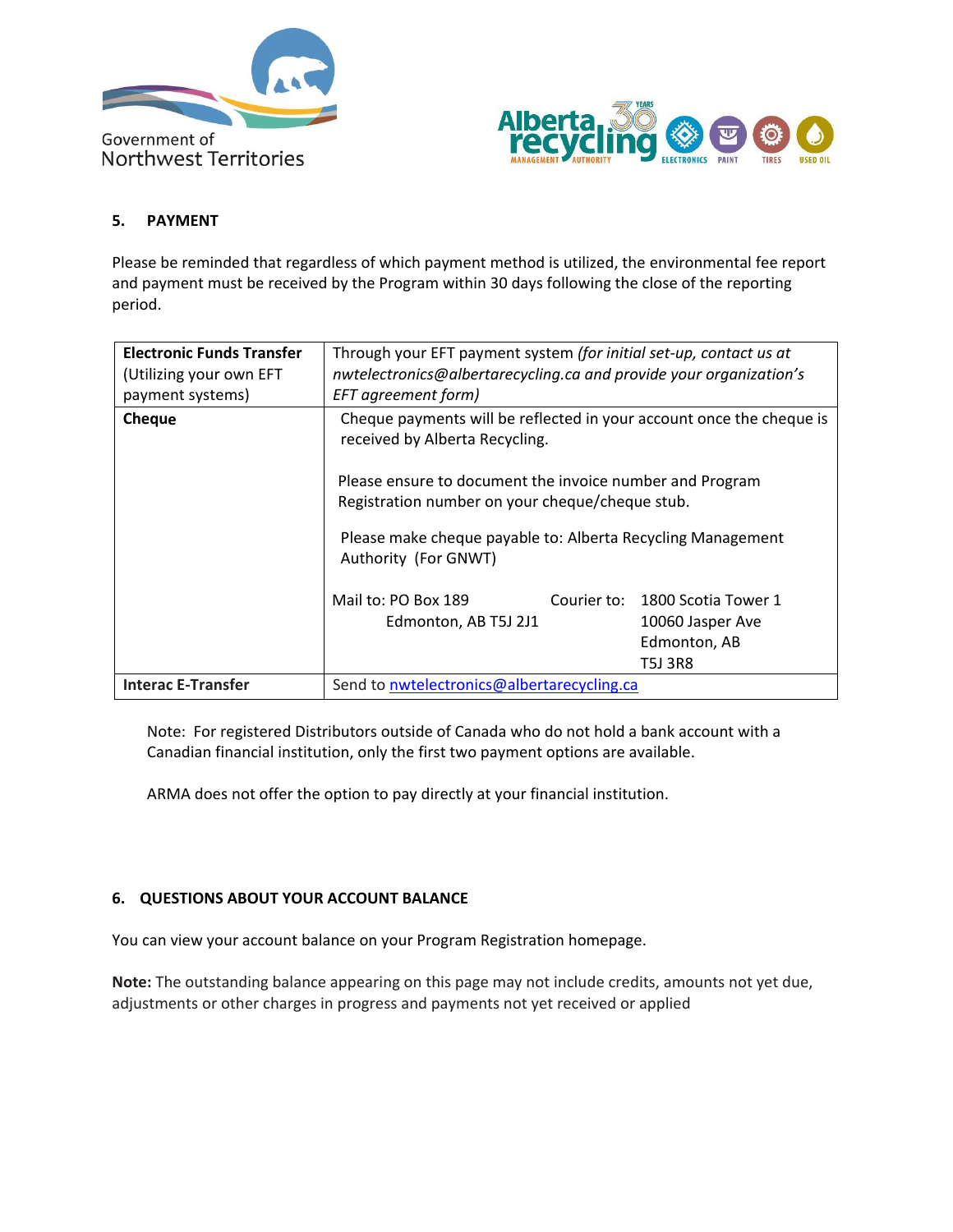





Your account statement will detail the items outstanding on your account. Please see section 7 below for instructions to access a historical account statement or to generate a current account statement.

ARMA applies payments received to the oldest outstanding balance on your account. This may mean that a payment provided for a current invoice, such as an Environmental Fee Report, will be applied to older balances, such as outstanding interest charges.

To view the transactions that comprise your net account balance, select the 'Account History' tab and view the transactions in the 'Invoices' table and the 'Payments & Refunds' table.

|                             |                                                    |                              |               |                         | Services and a services of the |  |  |
|-----------------------------|----------------------------------------------------|------------------------------|---------------|-------------------------|--------------------------------|--|--|
| Reporting                   | <b>Account History</b><br>My Suppliers & Customers | <b>Historical Statements</b> |               |                         |                                |  |  |
| <b>Invoices</b>             |                                                    |                              |               |                         |                                |  |  |
| <b>Invoice Number</b>       | <b>Invoice Name</b>                                |                              | <b>Amount</b> | Invoice Date L          | <b>Manage</b>                  |  |  |
| 00000390                    | Interest - NWT - R00003798                         |                              |               | \$151.99 Sep 14, 2021   | <b>Download</b>                |  |  |
| 00000323                    | 2019 04 Environmental Fees - NWT - R00003798       |                              |               | \$2.480.22 Sep 8. 2021  | Download                       |  |  |
| 00000319                    | 2020 11 Environmental Fees - NWT - R00003798       |                              |               | \$706.28 Sep 8, 2021    | <b>Download</b>                |  |  |
| 00000321                    | 2021 01 Environmental Fees - NWT - R00003798       |                              |               | \$1,381.00 Sep 8, 2021  | <b>Download</b>                |  |  |
| 00000320                    | 2020 12 Environmental Fees - NWT - R00003798       |                              |               | \$1.047.19 Sep 8. 2021  | Download                       |  |  |
| <b>Payments and Refunds</b> |                                                    |                              |               |                         |                                |  |  |
| <b>Transaction Number</b>   | Reference                                          | <b>Type</b>                  | Amount        | Date $\perp$            |                                |  |  |
| T-00000000                  |                                                    | Payment                      |               | \$1,000.00 Aug 16, 2021 |                                |  |  |
| T-00000001                  |                                                    | Payment                      |               | \$200.00 Aug 16, 2021   |                                |  |  |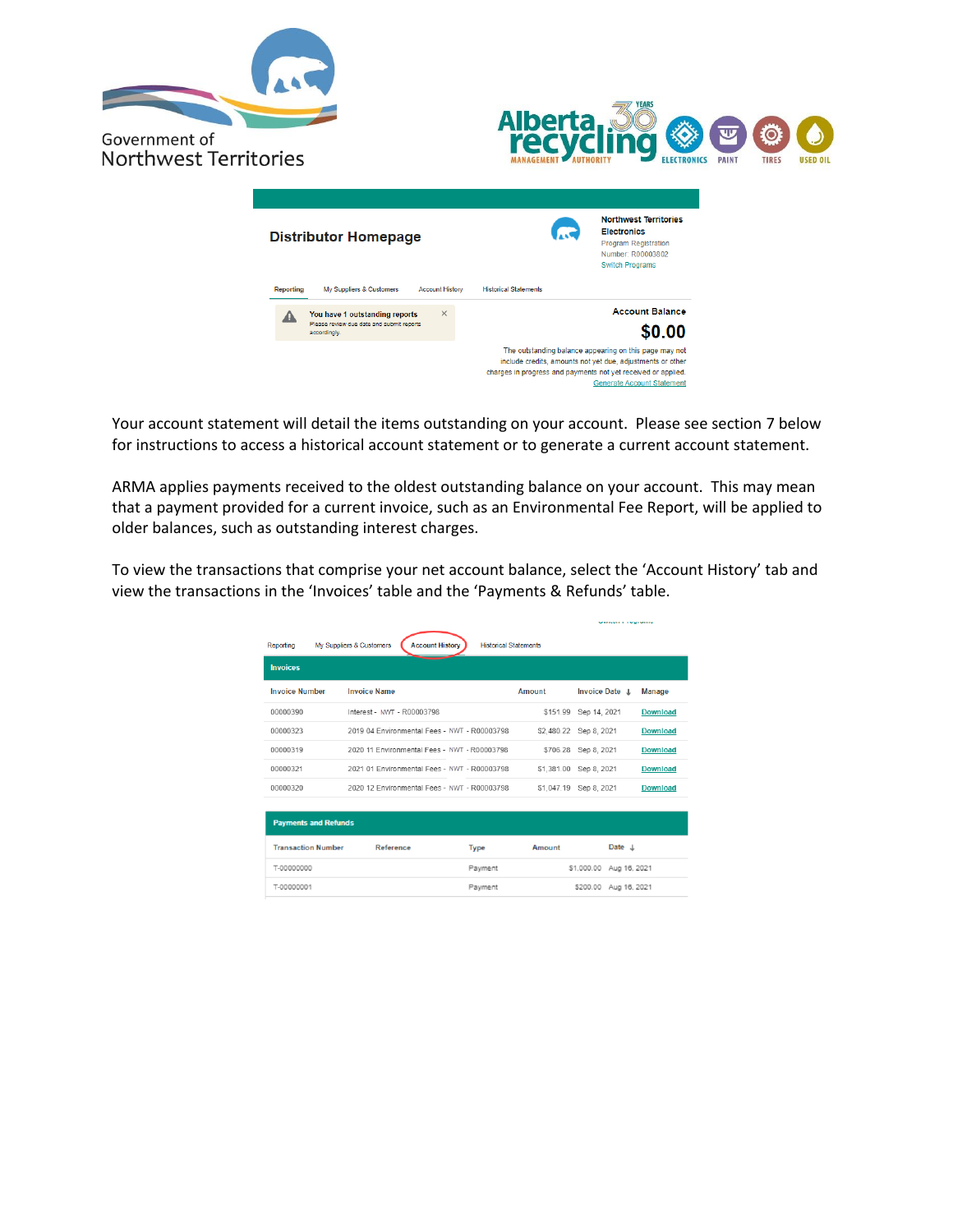



### <span id="page-8-0"></span>**7. VIEW & PRINT INVOICES & ACCOUNT STATEMENTS**

- a) Invoices
	- To view an Environmental Fee Report summary, select the "View" button next to the reporting period on the "Reporting" tab on the Distributor Homepage.

| Report           | <b>Status</b> | <b>Due Date</b> | <b>Last Updated By</b> | Manage          |
|------------------|---------------|-----------------|------------------------|-----------------|
| July 2021        | Submitted     | Aug 30, 2021    | Name                   | ( <u>View</u> ) |
| <b>June 2021</b> | Submitted     | Jul 30, 2021    | Name                   | <b>View</b>     |
| May 2021         | Submitted     | Jun 30, 2021    | Name                   | View            |

• To download a copy of an invoice, select the "Account History" tab and choose "Download" next to the invoice that you want. From here you can choose to save a copy to your computer or print a copy.

| Reporting             | My Suppliers & Customers | <b>Account History</b>                       | <b>Historical Statements</b> |          |                      |                 |
|-----------------------|--------------------------|----------------------------------------------|------------------------------|----------|----------------------|-----------------|
| <b>Invoices</b>       |                          |                                              |                              |          |                      |                 |
| <b>Invoice Number</b> | <b>Invoice Name</b>      |                                              | Amount                       |          | Invoice Date $\perp$ | Manage          |
| 00000933              |                          | 2021 06 Environmental Fees NWT - R00006728   |                              |          | \$239.50 Aug 9, 2021 | <b>Download</b> |
| 00000932              |                          | 2021 05 Environmental Fees - NWT - R00006728 |                              | \$587.50 | Aug 6, 2021          | <b>Download</b> |

### b) Account Statements

• To download a current account statement, select "Generate Account Statement" on the "Reporting" tab on the Distributor Homepage.



• To view and download historical statements, select the "Historical Statements" tab and select "Download" next to the one you wish to download. From here you can choose to download the file to your computer or print a copy.

| Reporting             | My Suppliers & Customers                              | <b>Account History</b> | <b>Historical Statements</b> |                           |                 |
|-----------------------|-------------------------------------------------------|------------------------|------------------------------|---------------------------|-----------------|
|                       |                                                       |                        |                              |                           |                 |
| <b>Statement Name</b> |                                                       |                        |                              | Created Date $\downarrow$ | Manage          |
|                       | 2021-09-16 Statement of Account - NWT - R00003798.pdf |                        |                              | Sep 15, 2021              | <b>Download</b> |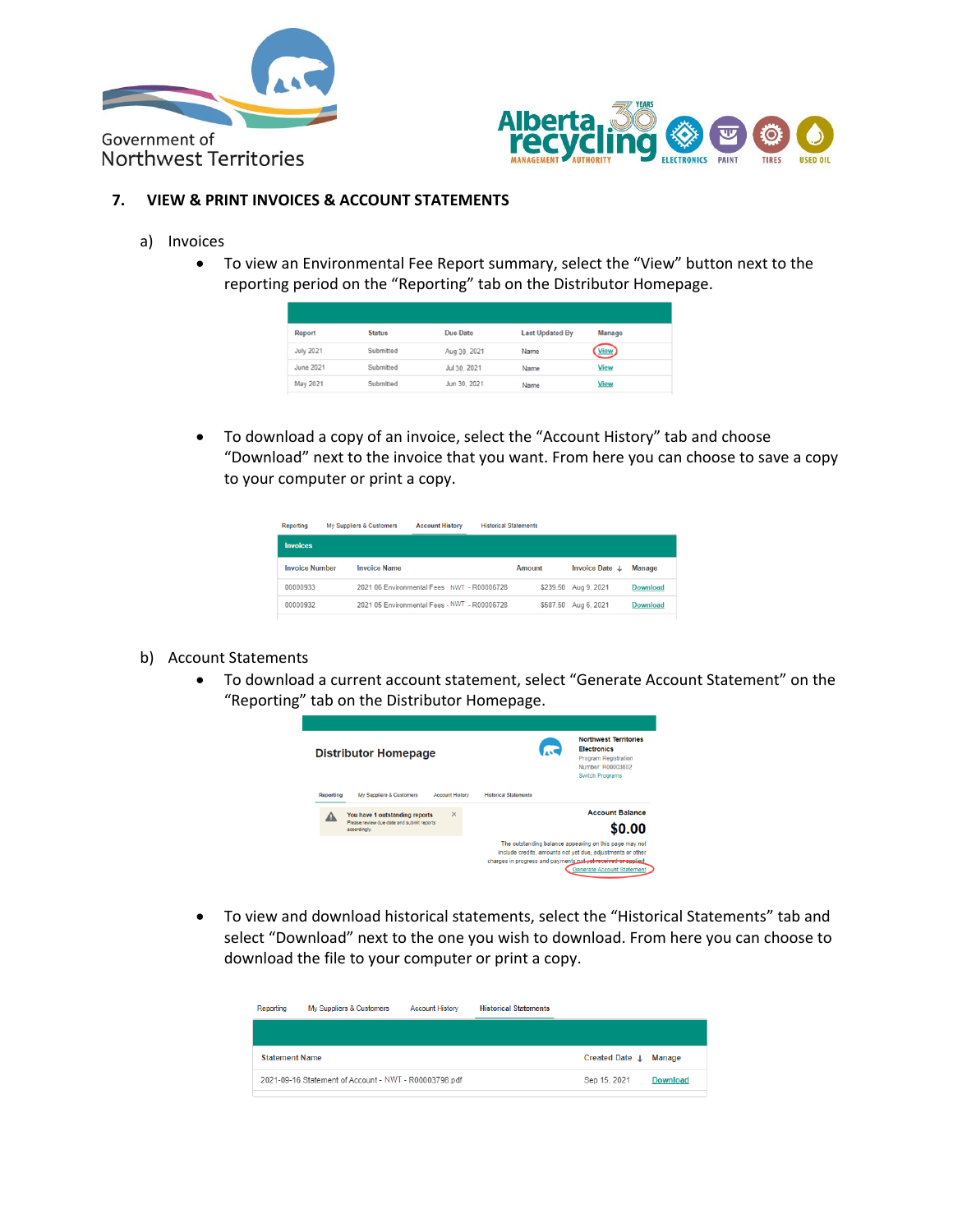



### <span id="page-9-0"></span>**8. UPDATING YOUR SUPPLIER & CUSTOMER INFORMATION**

As a registered Distributor it is your responsibility to keep your supplier and customer information up to date.

**Suppliers** – List all suppliers from whom you purchase program eligible material.

**Customers** – List all Alberta-based re-seller customers. These are customers who purchase program eligible material from you for the purpose of re-selling.

- a) Select the "My Suppliers & Customers" tab at the top of the Homepage
- b) Select "Add" above the supplier or customer section.

|                                            | <b>Distributor Homepage</b>                                                                        |                        |                              | <b>Northwest Territories</b><br><b>Electronics</b><br><b>Program Registration</b><br>Number: R00003802<br><b>Switch Programs</b> |
|--------------------------------------------|----------------------------------------------------------------------------------------------------|------------------------|------------------------------|----------------------------------------------------------------------------------------------------------------------------------|
| Reporting                                  | My Suppliers & Customers                                                                           | <b>Account History</b> | <b>Historical Statements</b> |                                                                                                                                  |
| Δ<br>to date?                              | Are your suppliers and customers still up<br>Review and add new company relationships if relevant. | $\times$               |                              |                                                                                                                                  |
|                                            |                                                                                                    |                        |                              |                                                                                                                                  |
| <b>My Suppliers</b><br><b>Company Name</b> | Location                                                                                           | Program Reg No.        | <b>Supplier Type</b>         | Add<br>Date Added J<br><b>Manage</b>                                                                                             |
|                                            |                                                                                                    | No records to display. |                              |                                                                                                                                  |
| <b>My Customers</b>                        |                                                                                                    |                        |                              | Add                                                                                                                              |
| <b>Company Name</b>                        | Location                                                                                           | Program Reg No.        | <b>Supplier Type</b>         | Date Added L<br><b>Manage</b>                                                                                                    |

- c) Start entering the business name in 'Search for a Business' and when you locate the correct business, click on it to select it. You can repeat this step to add as many suppliers or customers as you need to.
- d) If a business name does not show up in the search you will need to add it manually by selecting "Add Supplier Manually" and entering the required information and clicking "Add Supplier". You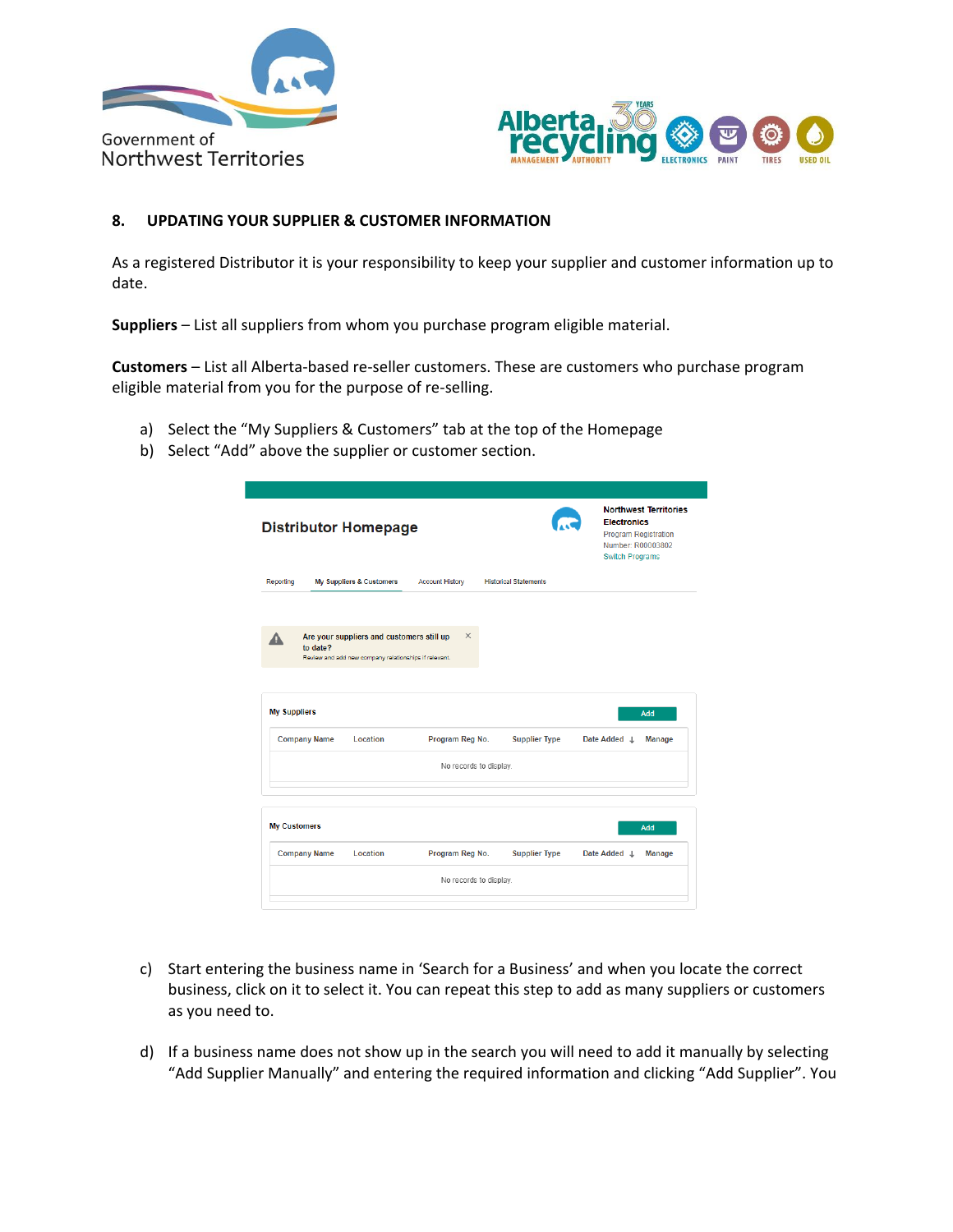



will also have the option to upload documents that prove your relationships with your suppliers and customers e.g., invoices showing that you pay the fees directly to your suppliers.

e) When you have finished adding all your suppliers or customers, select "Add" and your suppliers/customers will now show up on your main list.

| <b>Add Suppliers</b>                       |                                                                                                     |
|--------------------------------------------|-----------------------------------------------------------------------------------------------------|
|                                            | Please select all companies who supply your business with Program Eligible Electronics.             |
| Search for a business                      |                                                                                                     |
| $\alpha$                                   |                                                                                                     |
| <b>Company Name</b>                        | <b>Address</b>                                                                                      |
| Rachel's Store                             | 1 Rainbow Ave, Calgary, Alberta T1T 1T1, undefined                                                  |
|                                            | Þ                                                                                                   |
| + Add Suppliers Manually<br>Invoice Upload | Please provide invoices or documentation proving your relationship with the above listed suppliers. |
|                                            | <b>む Upload Files</b><br>Or drop files                                                              |
|                                            |                                                                                                     |
| Cancel                                     | Add                                                                                                 |

f) If there are any suppliers or customers that you no longer purchase from/sell to, you can select "remove" to eliminate them from your list.

### <span id="page-10-0"></span>**9. SEARCHING OTHER DISTRIBUTORS**

In addition to updating your supplier and customer lists the 'My Suppliers & Customers' tab can also be used to search for other Distributors and confirm their status with the program.

- a) Select the "My Suppliers & Customers" tab at the top of the Homepage
- b) Select "Add" above the customer section.
- c) Start entering the business name in 'Search for a Business' and when you locate the business click, on it to select it.
- d) Once added you will be able to see the registration status of the business and determine who should be charged the environmental fees and who should be exempt.

The following information should be referenced when verifying a business's registration status:

• If the "Supplier Type" is "Remitter", then the business is remitting the environmental fees directly to the Program and is therefore exempt from being charged environmental fees.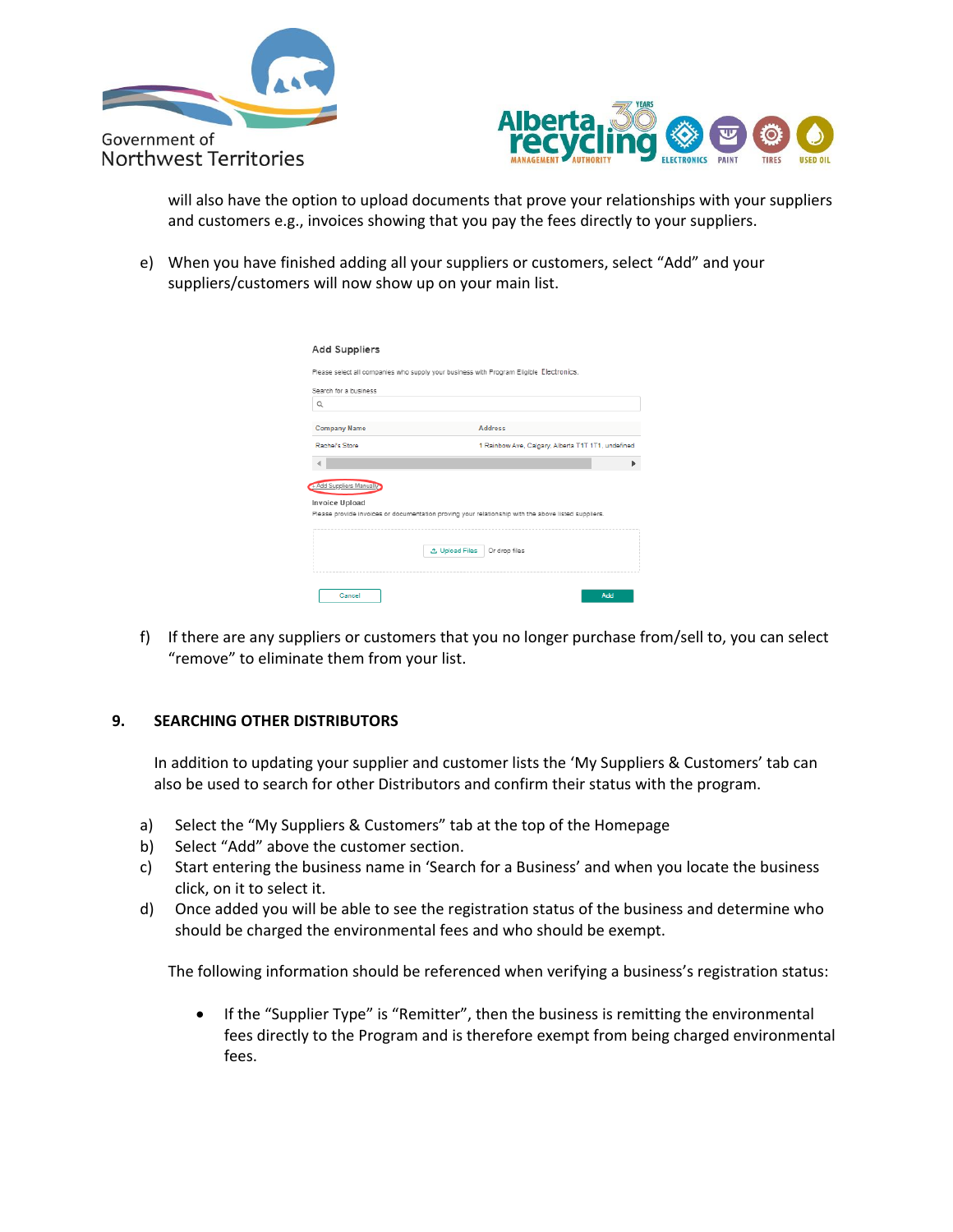



- If the "Supplier Type" is "Payment on Purchase", then the business is not remitting to the Program and therefore must be charged environmental fees.
- If the "Supplier Type" is "NIL Remitter", then the business is not remitting to the Program and therefore must be charged environmental fees.
- If your customer is a reseller not registered with the Program, they may appear in an ARMA Connect search with no "Supplier Type" identified, or they may not appear in an ARMA Connect search (i.e., you will need to add them manually). For these customers, you must charge the environmental fee. Please advise those customers who are resellers but not registered with the Program to contact ARMA to complete their registration.
- If your customer is an end user (a customer or business that is not a reseller), you must charge an environmental fee.

Please contact ARMA if you require further clarification on your customer's reporting status with the Program.

### <span id="page-11-0"></span>**10. MANAGING ACCOUNT USERS**

Account admins can manage other users on their account.

- a) After logging in to ARMA Connect, click on your name in the top right.
- b) Select 'Manage users' from the drop-down menu.
- c) To add a new user select 'Add a user' and enter their email address.

| User +                | Email                                  | Programs               | <b>Last Login</b> | Manage          |
|-----------------------|----------------------------------------|------------------------|-------------------|-----------------|
|                       |                                        | No records to display. |                   |                 |
|                       |                                        |                        |                   |                 |
|                       | Search for User                        |                        |                   | <b>Add User</b> |
|                       | To get started, enter the user's email |                        |                   |                 |
| <b>Inactive Users</b> | *Email                                 |                        |                   |                 |
|                       |                                        |                        |                   |                 |
| User +                |                                        |                        |                   | anage           |

- d) On the following pop-up screen enter their details and which programs you want them to have access to. You can select additional programs by selecting "Add Another Program".
- e) Use the check off boxes to select if they will be the primary or secondary contact for that program. **Primary** users have the ability to complete environmental fee reports, access account